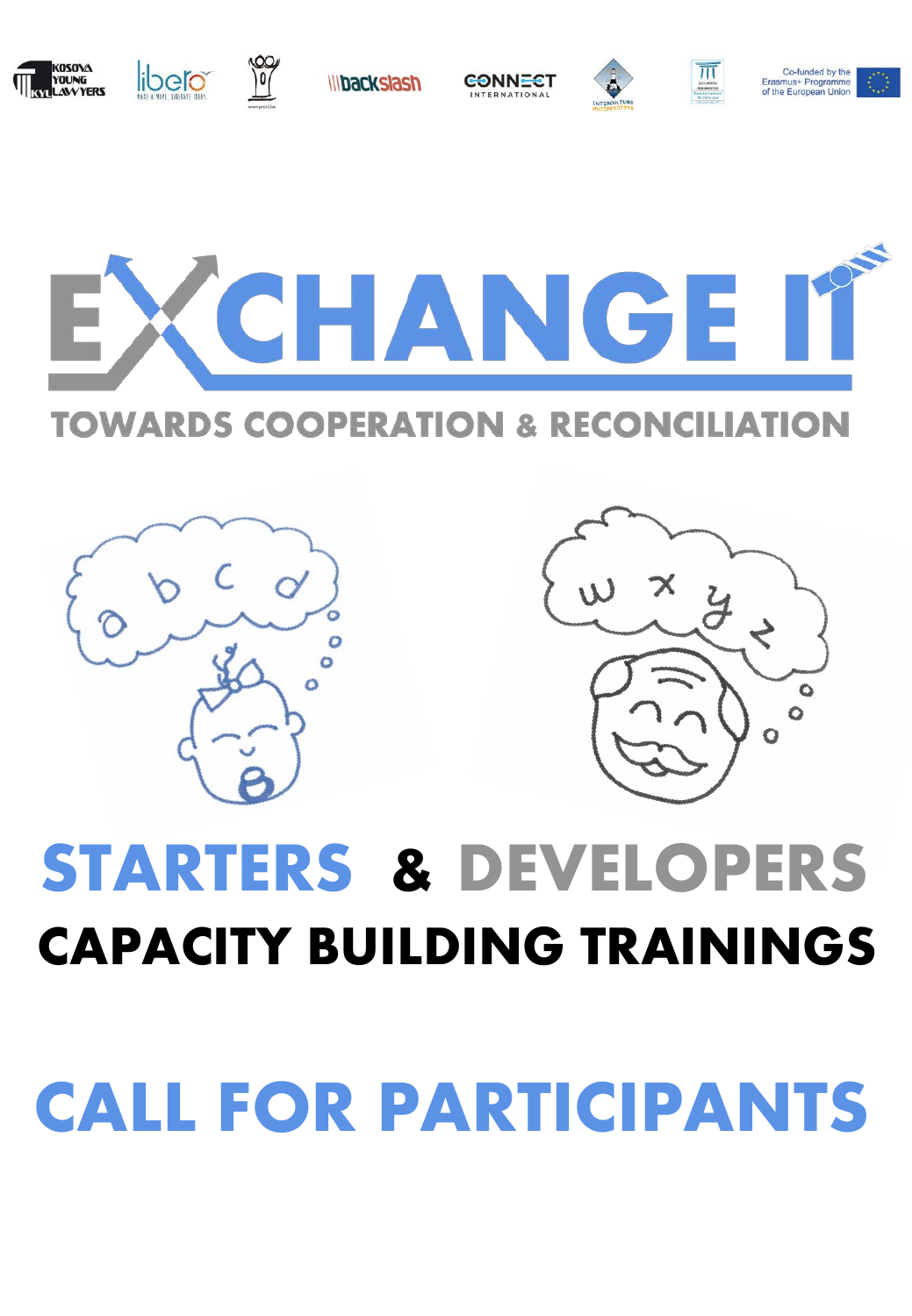**Are you interested in organizing effective and meaningful exchanges to enrich the lives of young people?**

> **Do you sometimes face obstacles in organizing those exchanges?**

**Do you think you are just starting to learn about youth exchanges?**

> **…or you just need to develop your skills?**

### **if your answer to some of these questions is YES, and if you are:**



**Representing organization that organizes or is interested in organizing youth exchanges**



**Youth worker with more than 3 years of experience**



**Familiar with the capacities of the organization you are representing**



**Ready to learn and actively participate in the training**



**18 to 30 years old**

**Then this is a perfect opportunity for you!**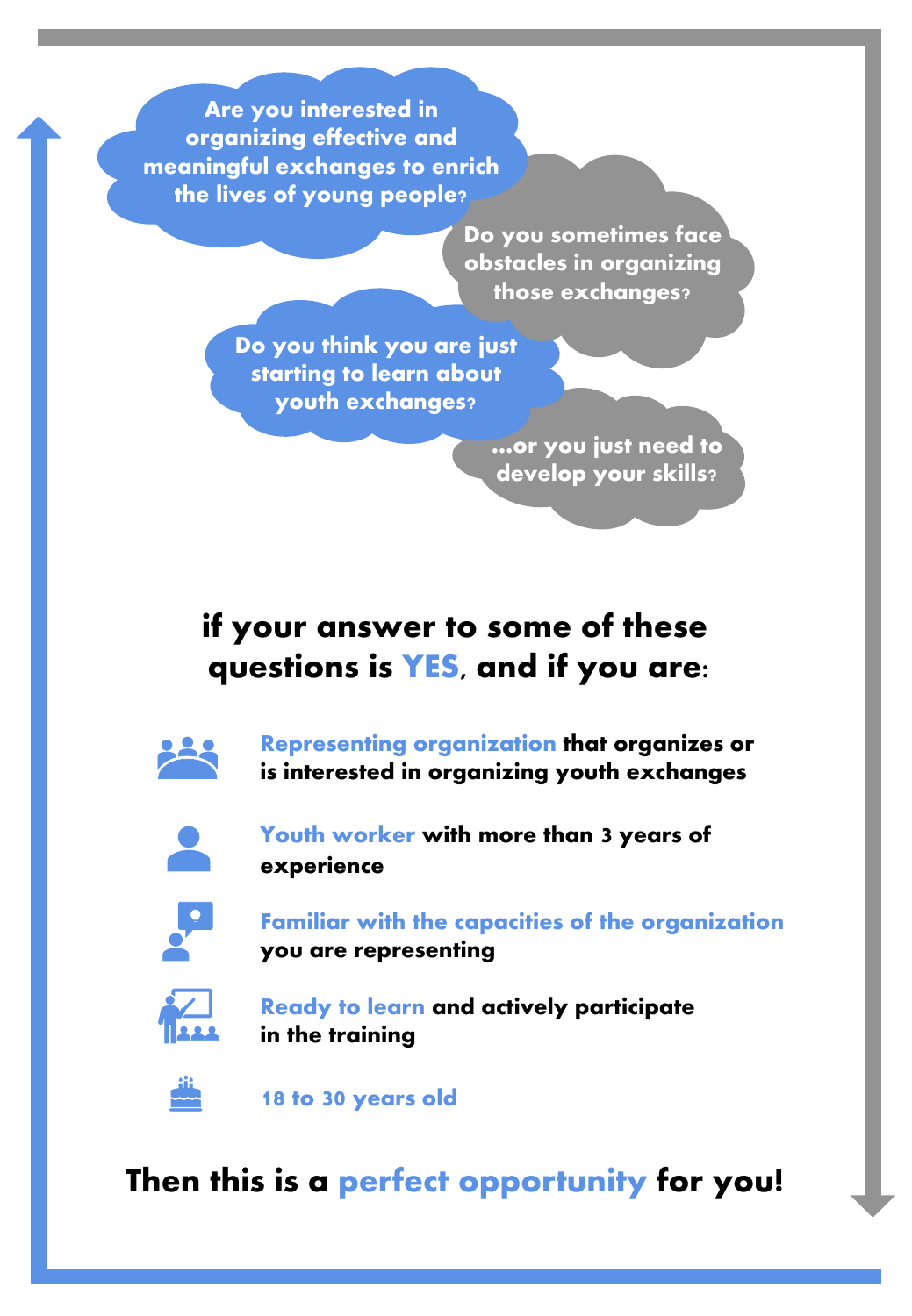**We have developed 2 specially designed trainings that will help you improve knowledge on youth exchanges!**

### **HOW TO APPLY?**

**In order to apply for one of these trainings you will need to register your organization on [Exchange-it.org.](http://exchange-it.org/)**



- **Go to [Registration page o](http://exchange-it.org/register/)n the site and provide some of the 1 basic info for the registration process.**
- **You will receive confirmation mail to your inbox. Your 2 registration is complete. Now you need to set up your profile.**

**Login to your account on the website. In order to apply for training you will have to fulfil two short questionnaires - one is for assessing your organization's current capacities and other is a training application form.**

- **4** Once you submit your answers our experts will assess the level of your expertise and will decide whether to invite your straining. **level of your expertise and will decide whether to invite you at Starter or Developer training.**
	- **Congratulations! You have come to the end of your registration and application process. We wish you a lot of luck in the selection phase. We will contact you as soon as possible regarding to your application.**



**5**

**3**

**If you need more detailed guide through the registration take a look at the Exchange It Application Process Manual.**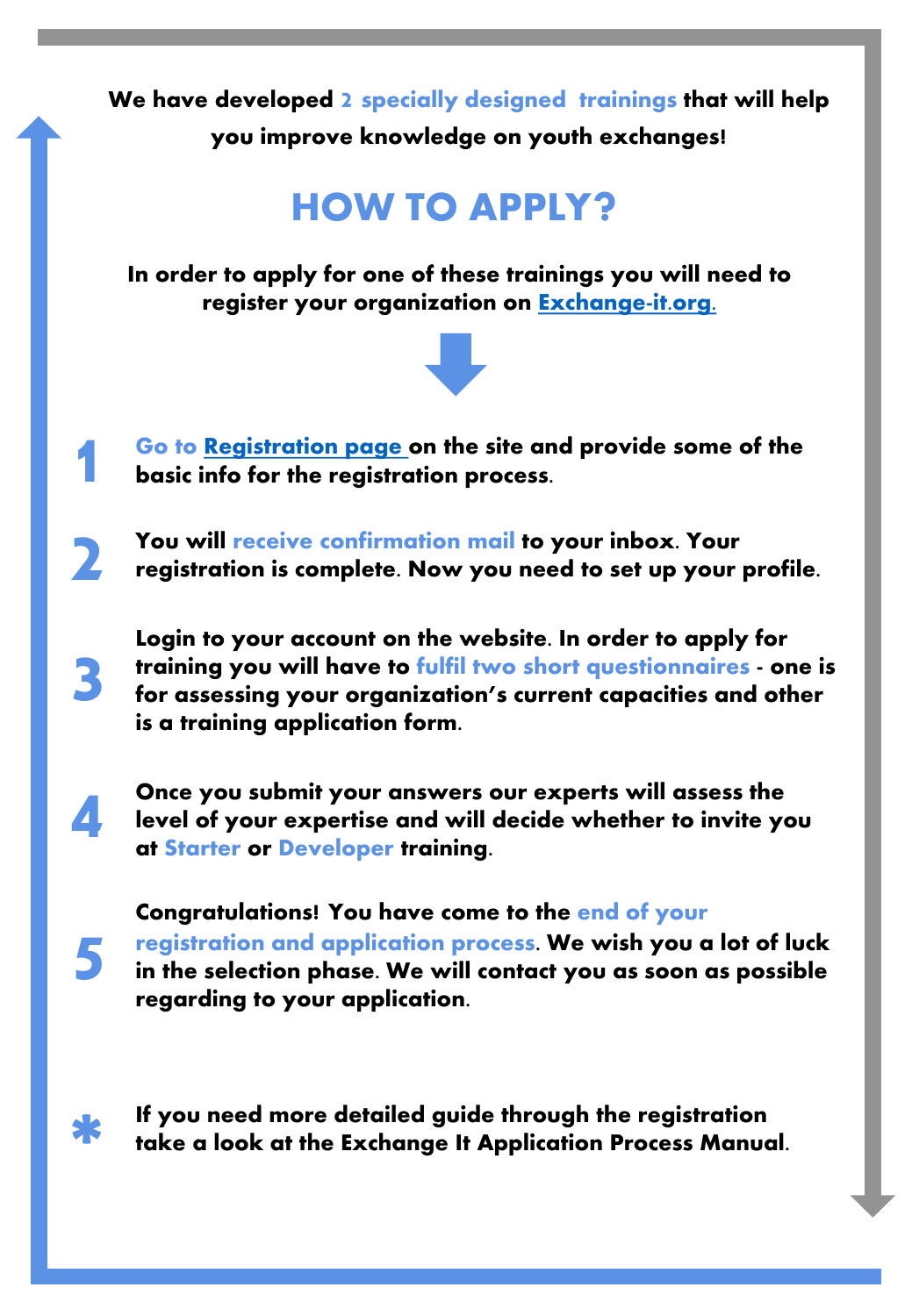

**If you are selected as a** 

## **STARTER**

**You will be invited to Niš, Serbia, from 21st to 28th of April 2020.** 



**This training is intended organizations willing to conduct exchanges, but with low capacity to organize them.**

**Training will focus on building their capacities to organize exchanges for reconciliation. Participants will learn how to organize exchanges and how to cover all details needed for realization of projects. It will include work on raising capacities for peace camps, work on non-violent communication, reconciliation and all other skills necessary for implementing youth exchanges.**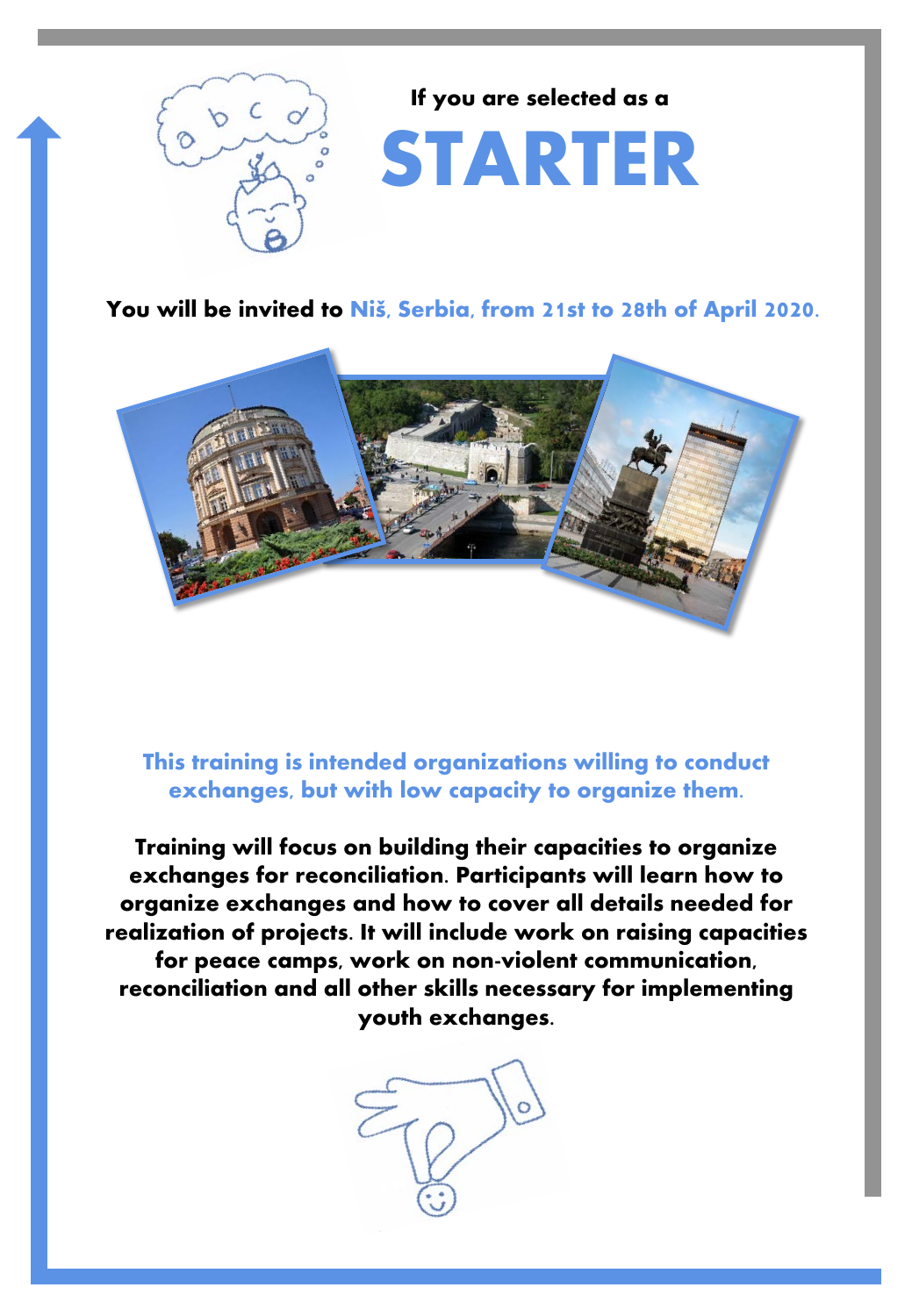



**You will be invited to Thessaloniki, Greece, in June 2020**



**This training is intended for organizations that already have experience in organizing youth exchanges but want to take their work to another level.**

**Within this training organizations will be working on building capacities for fundraising for youth exchange programs and develop skills needed for project proposal writing, such as how to understand policies, how to write projects clearly and how to run them administratively from project writing to reporting.**